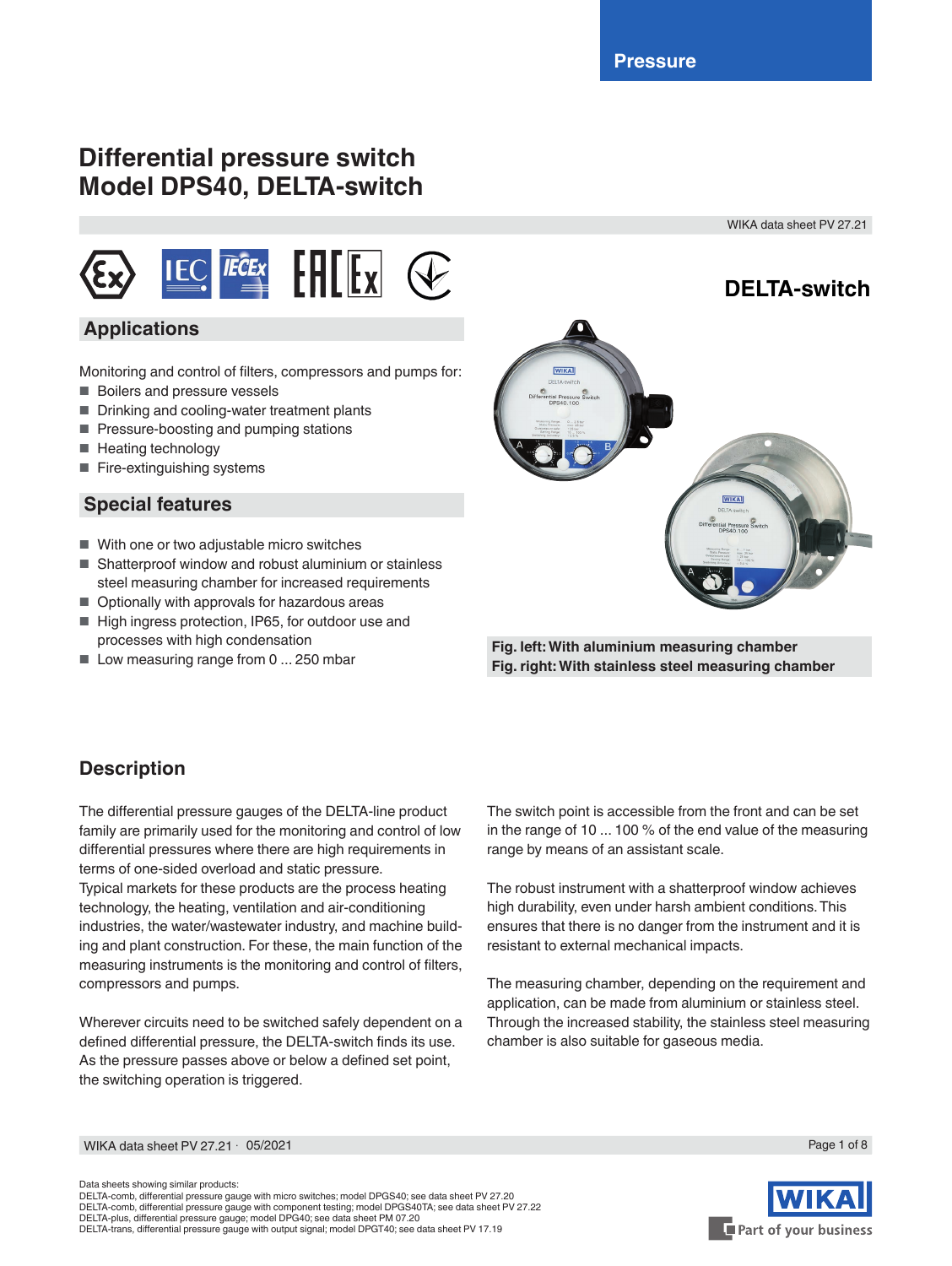### **Design and operating principle**

Pressures  $p_1$  and  $p_2$  act on the media chambers  $\oplus$  and  $\ominus$ , which are separated by an elastic diaphragm (1).

The differential pressure ( $\Delta p = p1 - p2$ ) leads to an axial deflection of the diaphragm against the measuring range springs (2).

The deflection, which is proportional to the differential pressure, is transmitted to the leaf springs of the micro switches (4) in the switch enclosure via a pressure-tight and low-friction rocker arm (3).

Overload safety is provided by metal bolsters (5) resting against the elastic diaphragm.

The adjustment of the switch point is made by the adjustment screws accessible from the front (6). The assistant scales (7) simplify the setting of the switch point.

### **Illustration of the principle**



Mounting according to affixed symbols: ⊕ high pressure, ⊖ low pressure

Mounting:

- Rigid measuring line
- Wall mounting with available mounting links

# **Specifications**

| <b>Basic information</b>       |                                                                                                                              |  |  |
|--------------------------------|------------------------------------------------------------------------------------------------------------------------------|--|--|
| <b>Nominal size</b>            | $Ø$ 100 mm                                                                                                                   |  |  |
| Window                         | Plastic, with plug screw for switch point setting                                                                            |  |  |
| <b>Case version</b>            | Display case, aluminium, EN AC-AI Si9Cu3(Fe); black painted                                                                  |  |  |
|                                | A Measuring chamber, see table "Measuring element"                                                                           |  |  |
|                                |                                                                                                                              |  |  |
| <b>Measuring element</b>       |                                                                                                                              |  |  |
| Type of measuring element      | Measuring chamber with diaphragm and media chambers $\oplus$ and $\ominus$                                                   |  |  |
| <b>Material</b>                |                                                                                                                              |  |  |
| Measuring chamber              | Aluminium, EN AC-Al Si9Cu3(Fe), black painted<br>■<br>Stainless steel 1.4571                                                 |  |  |
| Diaphragm, sealings            | <b>FPM/FKM</b><br><b>NBR</b>                                                                                                 |  |  |
|                                |                                                                                                                              |  |  |
| <b>Accuracy specifications</b> |                                                                                                                              |  |  |
| Repeatability                  | $\leq$ 1.6 % of measuring span                                                                                               |  |  |
| <b>Temperature error</b>       | On deviation from the reference conditions at the measuring system:<br>Max. $\pm$ 0.8 %/10 K of end value of measuring range |  |  |
| <b>Reference conditions</b>    |                                                                                                                              |  |  |
| Ambient temperature            | +20 °C [+68 °F]                                                                                                              |  |  |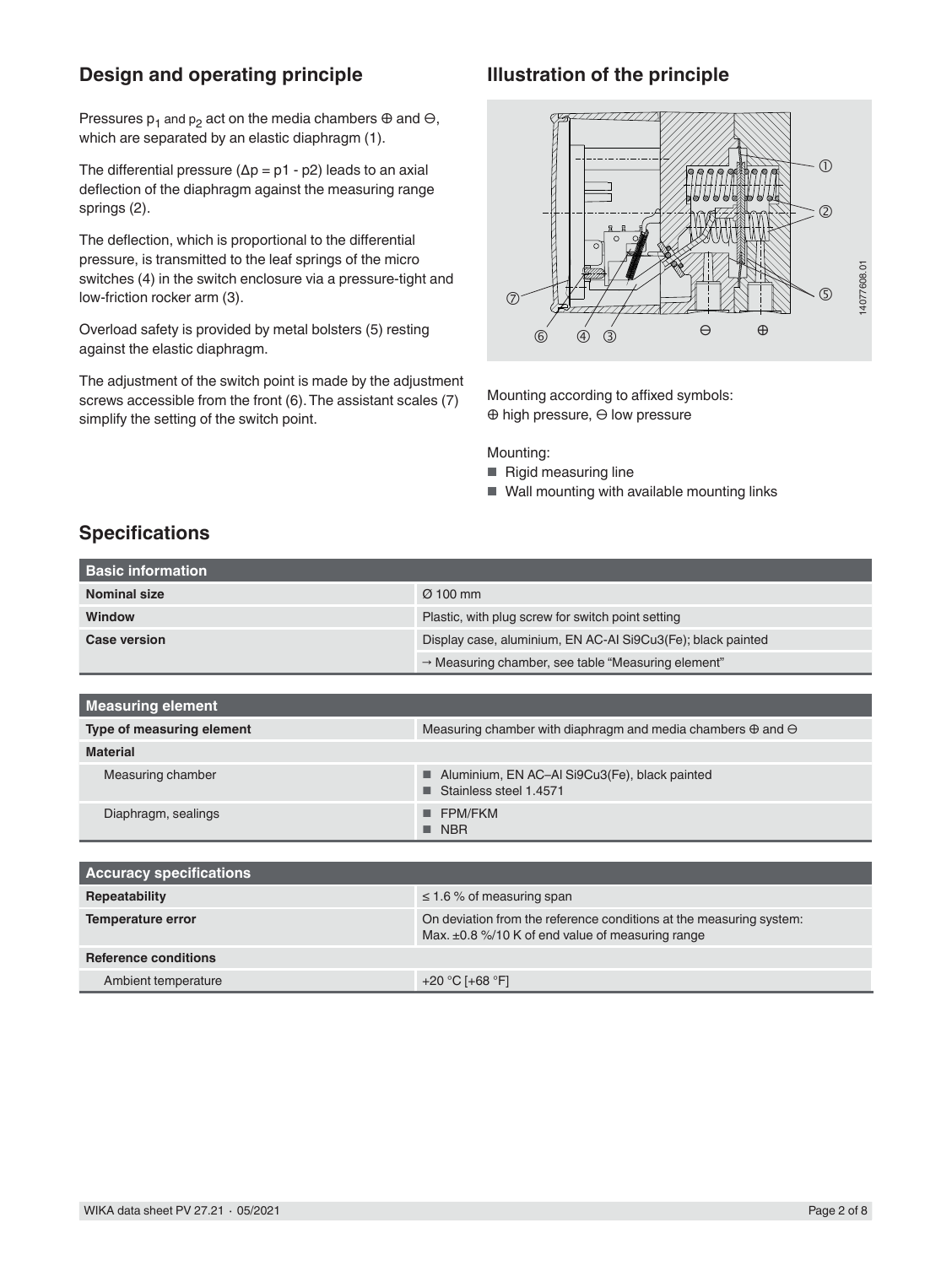#### **Differential pressure measuring ranges**

| <b>Measuring range</b> |                    |  |  |
|------------------------|--------------------|--|--|
| mbar                   | psi                |  |  |
| 0250                   | 015                |  |  |
| 0400                   | 025                |  |  |
| 0600                   | 040                |  |  |
| 01,000                 | 060                |  |  |
| bar                    | kg/cm <sup>2</sup> |  |  |
| 00.25                  | 00.25              |  |  |
| 00.4                   | 00.4               |  |  |
| 00.6                   | 00.6               |  |  |
| 01                     | 01                 |  |  |
| 01.6                   | 01.6               |  |  |
| 02.5                   | 02.5               |  |  |
| 04                     | 04                 |  |  |
| 06                     | 06                 |  |  |
| 010                    | 010                |  |  |
| kPa                    | <b>MPa</b>         |  |  |
| $-12.5+12.5$           | 00.025             |  |  |
| 025                    | 00.04              |  |  |
| 040                    | 00.06              |  |  |
| 060                    | 00.1               |  |  |
| 0100                   | 00.16              |  |  |
| 0160                   | 00.25              |  |  |
| 0250                   | 00.4               |  |  |
| 0400                   | 00.6               |  |  |
| 0600                   | 01                 |  |  |
| 01,000                 |                    |  |  |

# **Further information on: Measuring ranges**

| Type of pressure                | Differential pressure                                                                                                                   |  |
|---------------------------------|-----------------------------------------------------------------------------------------------------------------------------------------|--|
| <b>Special measuring ranges</b> | Other measuring ranges on request                                                                                                       |  |
| <b>Unit</b>                     | $\blacksquare$ bar<br>$\blacksquare$ psi<br>$\blacksquare$ mbar<br>$\blacksquare$ kg/cm <sup>2</sup><br>$M^2$ MPa<br>$\blacksquare$ kPa |  |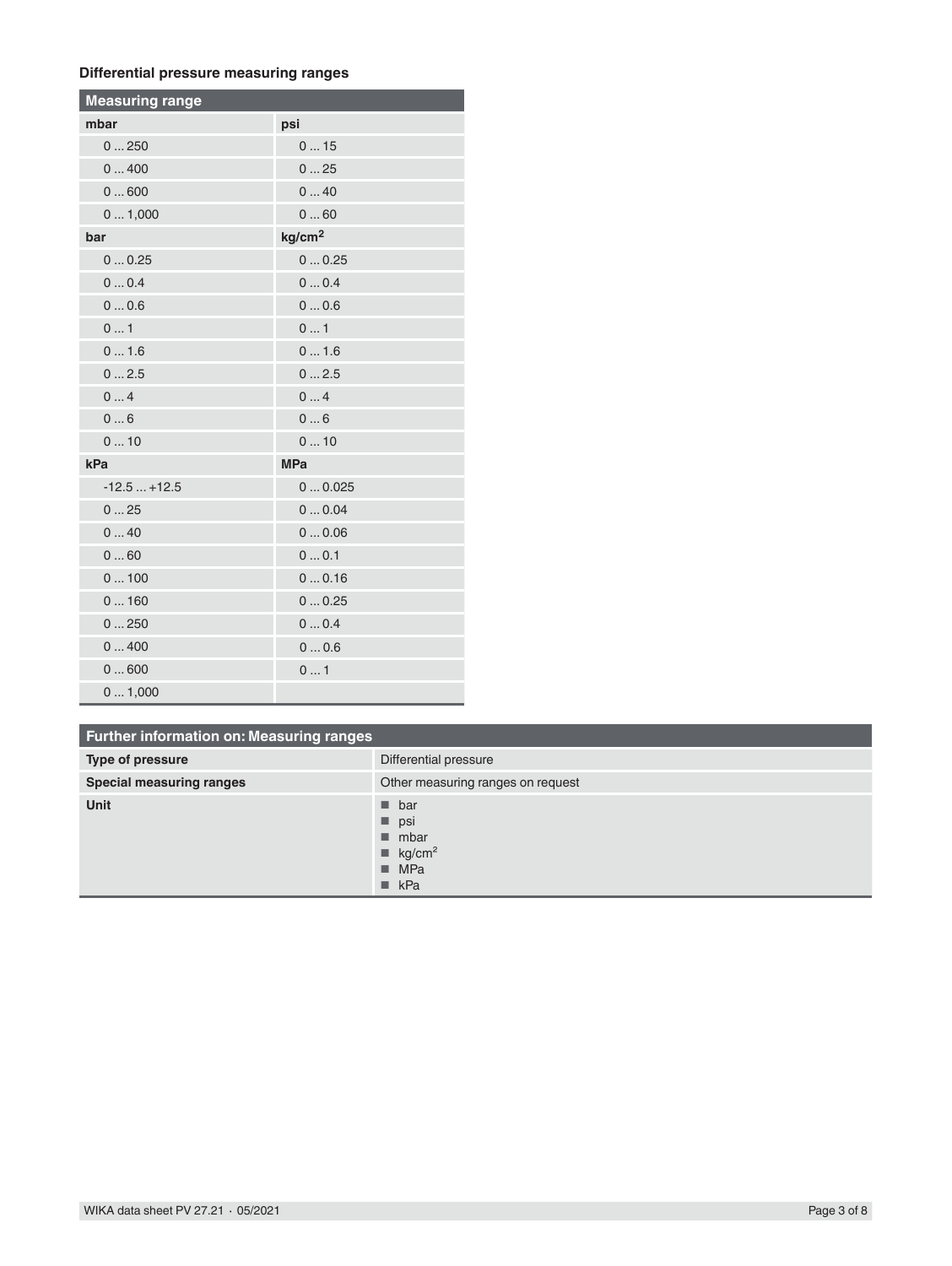| <b>Process connections</b>          |                                                                                                                                                                                                 |  |  |
|-------------------------------------|-------------------------------------------------------------------------------------------------------------------------------------------------------------------------------------------------|--|--|
| <b>Standard</b>                     | <b>EN 837</b><br><b>DIN EN ISO 8434-1</b>                                                                                                                                                       |  |  |
| <b>Size</b>                         |                                                                                                                                                                                                 |  |  |
| <b>EN 837</b>                       | $\blacksquare$ 2 x G 1/4, female thread, centre distance 26 mm<br>■ 2 x G 1/4 B, male thread, centre distance 26 mm                                                                             |  |  |
| <b>DIN EN ISO 8434-1</b>            | 2 x compression fitting with ferrule for pipe $\varnothing$ 6 mm<br>■ 2 x compression fitting with ferrule for pipe Ø 8 mm<br>2 x compression fitting with ferrule for pipe $\varnothing$ 10 mm |  |  |
| <b>Materials (wetted)</b>           |                                                                                                                                                                                                 |  |  |
| Measuring chamber                   | Aluminium, Al Si9Cu3(Fe), black painted<br>Stainless steel 1.4571                                                                                                                               |  |  |
| Process connection                  | Identical to measuring chamber (only $2 \times G$ 1/4 female thread)<br>Copper alloy<br>Stainless steel<br>Steel (only compression fittings with ferrule)                                       |  |  |
| Diaphragm, sealings                 | <b>FPM/FKM</b><br><b>NBR</b><br>■                                                                                                                                                               |  |  |
|                                     |                                                                                                                                                                                                 |  |  |
| <b>Output signal</b>                |                                                                                                                                                                                                 |  |  |
| <b>Connection method</b>            | Micro switch                                                                                                                                                                                    |  |  |
| <b>Number of switches</b>           | Single contact, contact model 850.3<br>Double contact, contact model 850.3.3                                                                                                                    |  |  |
| <b>Switching function</b>           | Change-over contact                                                                                                                                                                             |  |  |
| <b>Switch point setting</b>         | From the outside at assistant scale by means of adjustment screw(s)                                                                                                                             |  |  |
| <b>Setting range</b>                | From 10 % to 100 % of measuring range                                                                                                                                                           |  |  |
| <b>Switch hysteresis</b>            | $\blacksquare$ Max. 2.5 % of end value of measuring range<br>■ Max. 5 % of end value of measuring range                                                                                         |  |  |
| <b>Electrical connections</b>       |                                                                                                                                                                                                 |  |  |
| <b>Connection type</b>              | Cable gland M20 x 1.5, with 1 m cable, flying leads                                                                                                                                             |  |  |
|                                     | Cable socket                                                                                                                                                                                    |  |  |
|                                     | Angular connector                                                                                                                                                                               |  |  |
| Pin assignment                      | $\rightarrow$ See drawings from page 6                                                                                                                                                          |  |  |
| <b>Operating conditions</b>         |                                                                                                                                                                                                 |  |  |
| <b>Medium temperature</b>           | $-10+90$ °C [14  194 °F]                                                                                                                                                                        |  |  |
| <b>Ambient temperature</b>          |                                                                                                                                                                                                 |  |  |
| Non-Ex instruments                  | $-10+70$ °C [14  150 °F]                                                                                                                                                                        |  |  |
| Ex instruments                      | $-10+60 °C$ [14  140 °F]                                                                                                                                                                        |  |  |
| <b>Storage temperature</b>          | $-20+60 °C$ [ $-4+140 °F$ ]                                                                                                                                                                     |  |  |
| <b>Pressure limitation</b>          |                                                                                                                                                                                                 |  |  |
| Steady                              | End value of measuring range                                                                                                                                                                    |  |  |
| Fluctuating                         | 0.9 x end value of measuring range                                                                                                                                                              |  |  |
| <b>Overload safety</b>              | Max. 25 bar                                                                                                                                                                                     |  |  |
| Ingress protection per IEC/EN 60529 | On one, both and alternatingly on the $\oplus$ and $\ominus$ sides<br><b>IP65</b>                                                                                                               |  |  |
|                                     |                                                                                                                                                                                                 |  |  |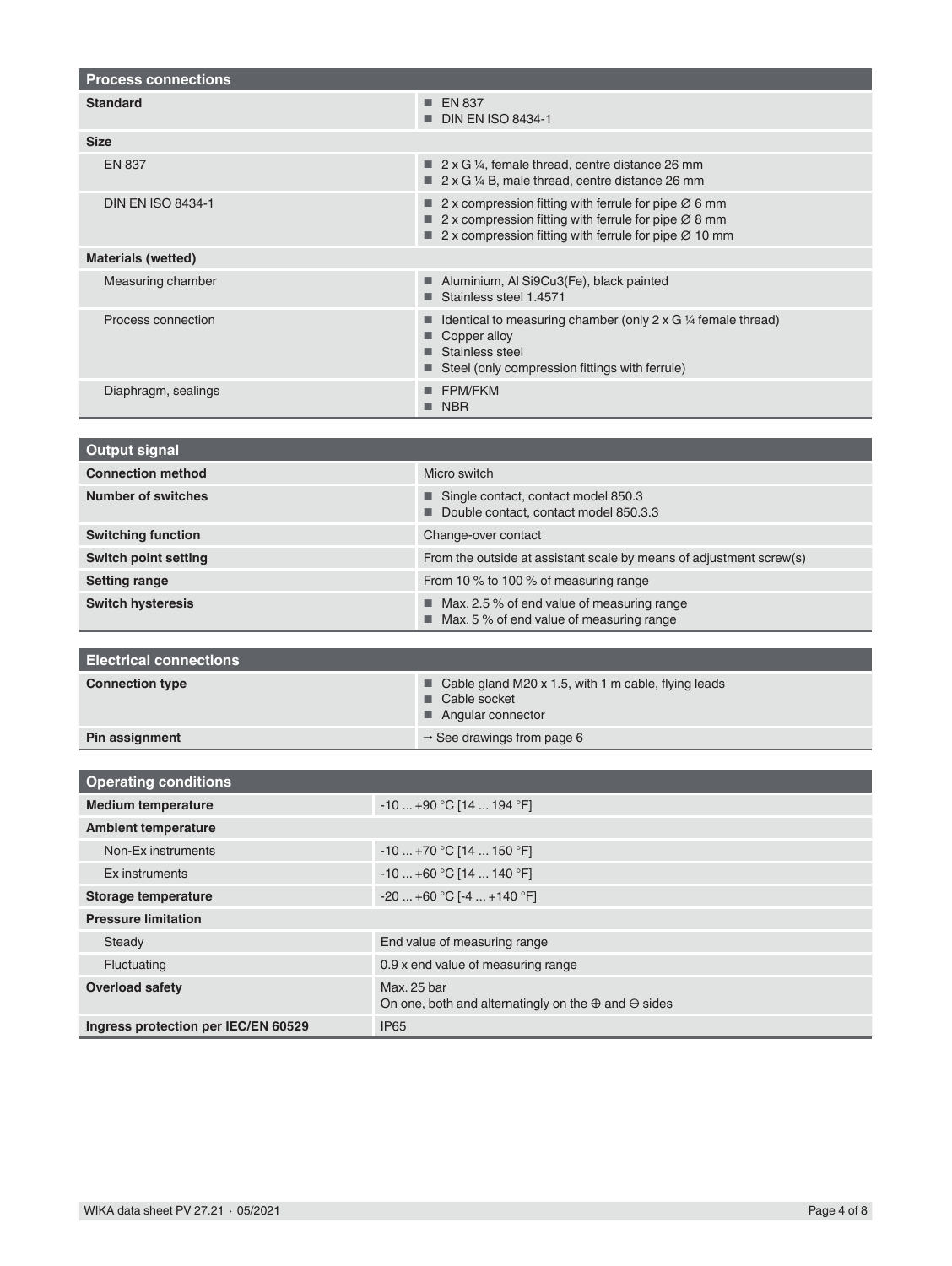# **Approvals**

#### **Approvals included in the scope of delivery**

| Logo    | Description                                                             | Country        |  |
|---------|-------------------------------------------------------------------------|----------------|--|
| $C \in$ | <b>EU declaration of conformity</b>                                     | European Union |  |
|         | Pressure equipment directive<br>Low voltage directive<br>RoHS directive |                |  |

#### **Optional approvals**

| Logo                                    | <b>Description</b>                                                                                                   | <b>Country</b>              |
|-----------------------------------------|----------------------------------------------------------------------------------------------------------------------|-----------------------------|
| $\langle \overline{\mathbb{E}} \rangle$ | <b>EU declaration of conformity</b>                                                                                  | European Union              |
|                                         | <b>ATEX directive</b><br>Hazardous areas<br>II 2G Ex ia IIC T4/T5/T6 Gb<br>Gas<br>Il 2D Ex ia IIIB T135°C Db<br>Dust |                             |
| <b>IEC</b> ECEX                         | <b>IECEX</b><br>Hazardous areas                                                                                      | International               |
| $F = F$                                 | <b>EAC</b><br>$\blacksquare$ EMC directive<br>Low voltage directive<br>ш<br>Hazardous areas<br>ш                     | Eurasian Economic Community |
| $\bigcircled{\!\!\!} \,$                | <b>Ex Ukraine</b><br>Hazardous areas                                                                                 | Ukraine                     |

# **Certificates (option)**

| <b>Certificates</b>                |                                                                                                                                                                              |
|------------------------------------|------------------------------------------------------------------------------------------------------------------------------------------------------------------------------|
| <b>Certificates</b>                | 2.2 test report per EN 10204 (e.g. state-of-the-art manufacturing, indication accuracy)<br>$\blacksquare$ 3.1 inspection certificate per EN 10204 (e.g. indication accuracy) |
| Recommended recalibration interval | 1 year (dependent on conditions of use)                                                                                                                                      |

 $\rightarrow$  Approvals and certificates, see website

### **Safety-relevant characteristic values (explosion-protected version)**

| Safety-related characteristic values (Ex)     |                 |  |
|-----------------------------------------------|-----------------|--|
| <b>Terminals</b>                              |                 |  |
| Switch A                                      | "1"/"4"/"2"     |  |
| Switch B                                      | "3" / "6" / "5" |  |
| Maximum voltage U <sub>i</sub>                | <b>DC 30 V</b>  |  |
| Maximum current I <sub>i</sub>                | 100 mA          |  |
| Maximum power P <sub>i</sub> (gas)            | 1 W             |  |
| Maximum power Pi (dust)                       |                 |  |
| Ta $\leq$ +40 °C                              | $\leq$ 750 mW   |  |
| Ta $\leq$ +60 °C                              | $\leq 650$ mW   |  |
| Effective internal capacitance C <sub>i</sub> | Negligible      |  |
| Effective internal inductance L <sub>i</sub>  | Negligible      |  |

#### **Instruments with two micro switches**

If more than one circuit is connected, all conditions for the separation of two intrinsically safe circuits must be observed.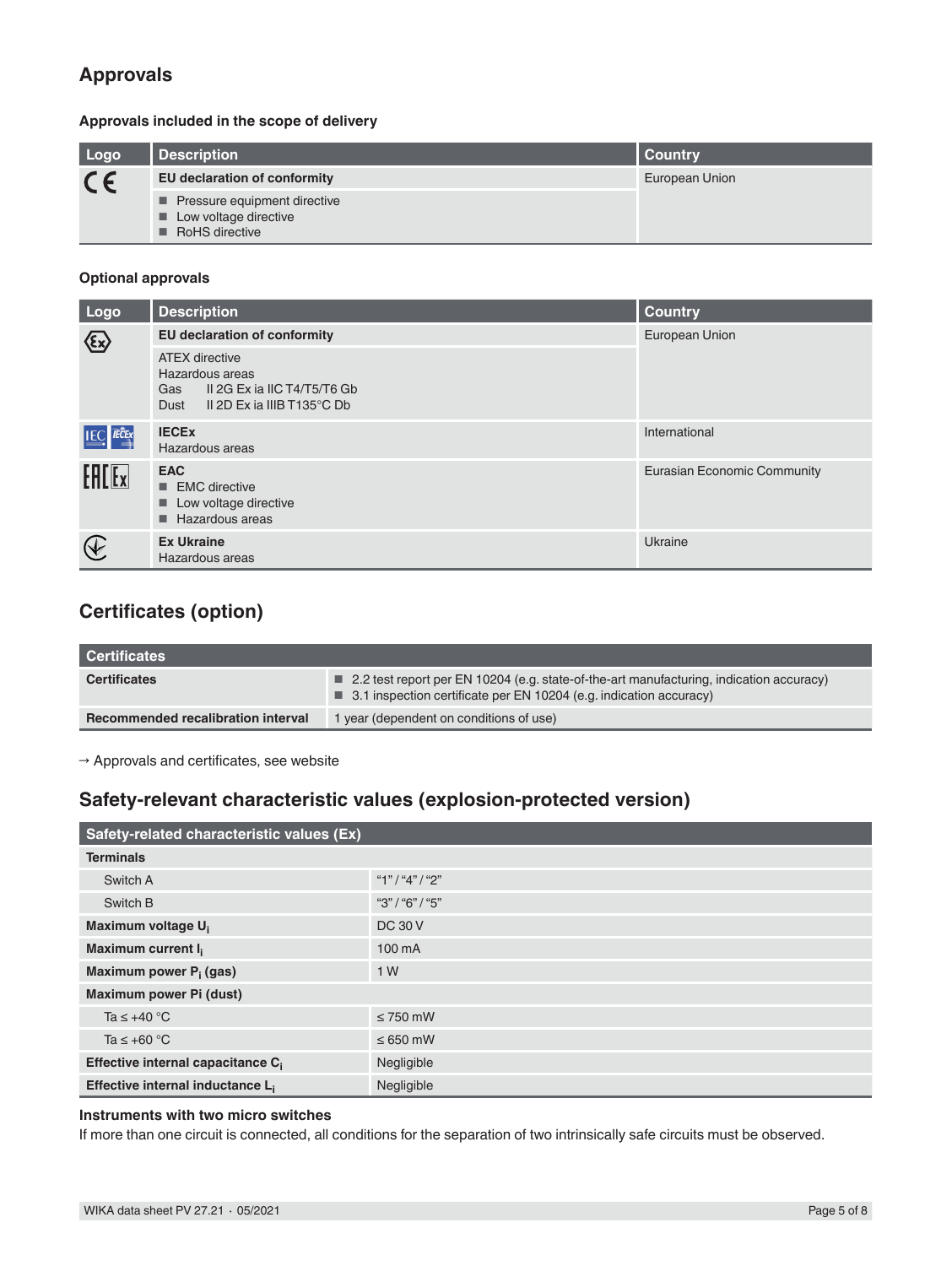### **Dimensions in mm**



**Model DPS40 with aluminium measuring chamber, 2 x G ¼ female thread, centre distance 26 mm**

**Model DPS40 with stainless steel measuring chamber, 2 x G ¼ female thread, centre distance 26 mm**

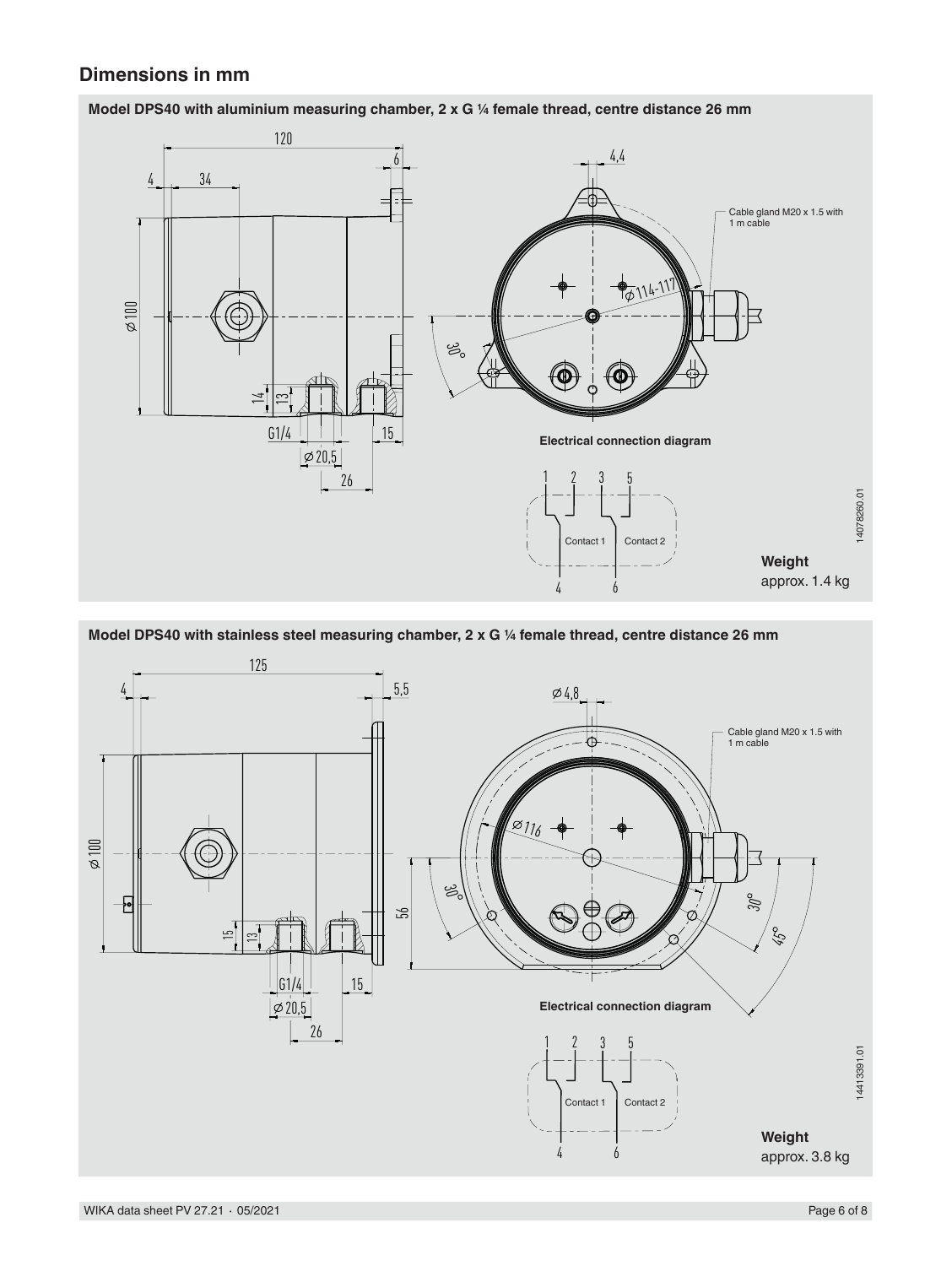### **With cable socket or angular connector**



#### **Electrical connection diagram**



## **Accessories and spare parts**

|                                    | M20 x 1.5                |                                                                                      | Contact 1<br>Cable socket | 14078225.01              |
|------------------------------------|--------------------------|--------------------------------------------------------------------------------------|---------------------------|--------------------------|
| <b>Accessories and spare parts</b> |                          |                                                                                      |                           |                          |
| <b>Model</b>                       |                          | <b>Description</b>                                                                   |                           | Order number             |
|                                    |                          | Panel mounting flange, aluminium                                                     |                           | 14074004                 |
|                                    |                          | Panel mounting flange, stainless steel                                               |                           | 14075088                 |
|                                    | 910.17                   | Sealings<br>$\rightarrow$ see data sheet AC 09.08                                    |                           |                          |
|                                    | 910.15                   | Syphons<br>$\rightarrow$ see data sheet AC 09.06                                     |                           | $\overline{\phantom{a}}$ |
|                                    | IV3x                     | 4-way valve block, stainless steel<br>$\rightarrow$ For dimensions see page 8        |                           | 2043559                  |
|                                    |                          | 4-way valve block, brass<br>$\rightarrow$ For dimensions see page 8                  |                           | 2043567                  |
|                                    | $\overline{\phantom{a}}$ | Compression fittings with ferrule or clamp ring for pipe diameters 6, 8<br>and 10 mm |                           | On request               |
| WIKA data sheet PV 27.21 · 05/2021 |                          |                                                                                      |                           | Page 7 of 8              |